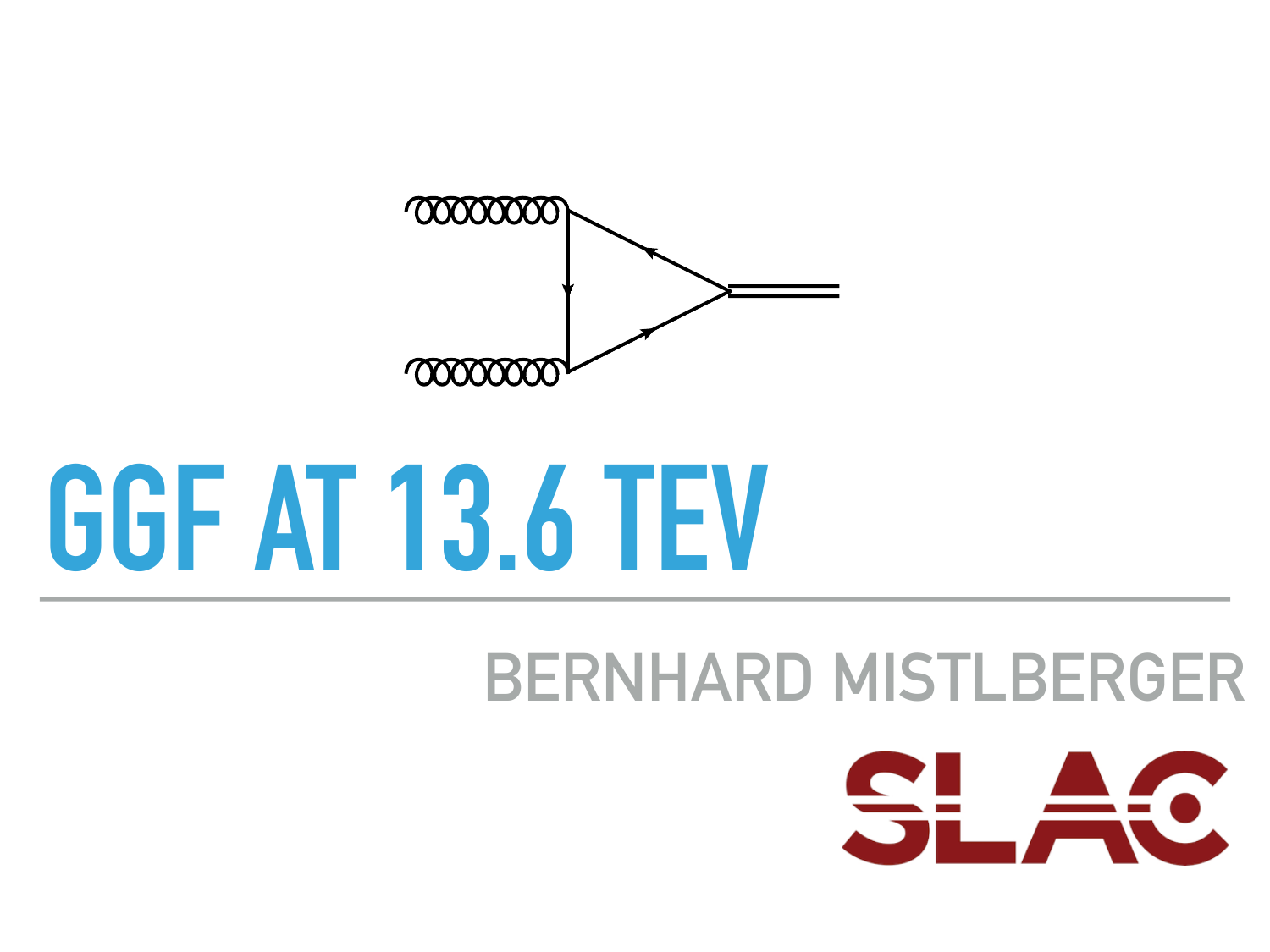

## **CURRENT SUB-WORKING GROUP CONVENERS**

- ▸ Haider Abidi [syed.haider.abidi@cern.ch](mailto:syed.haider.abidi@cern.ch)
- ▸ Jonathon Mark Langford [jonathon.langford@cern.ch](mailto:jonathon.langford@cern.ch)
- ▶ Stephen Jones [stephen.jones@durham.ac.uk](mailto:stephen.jones@durham.ac.uk)
- ▸ Bernhard Mistlberger [bernhard.mistlberger@cern.ch](mailto:bernhard.mistlberger@cern.ch?subject=)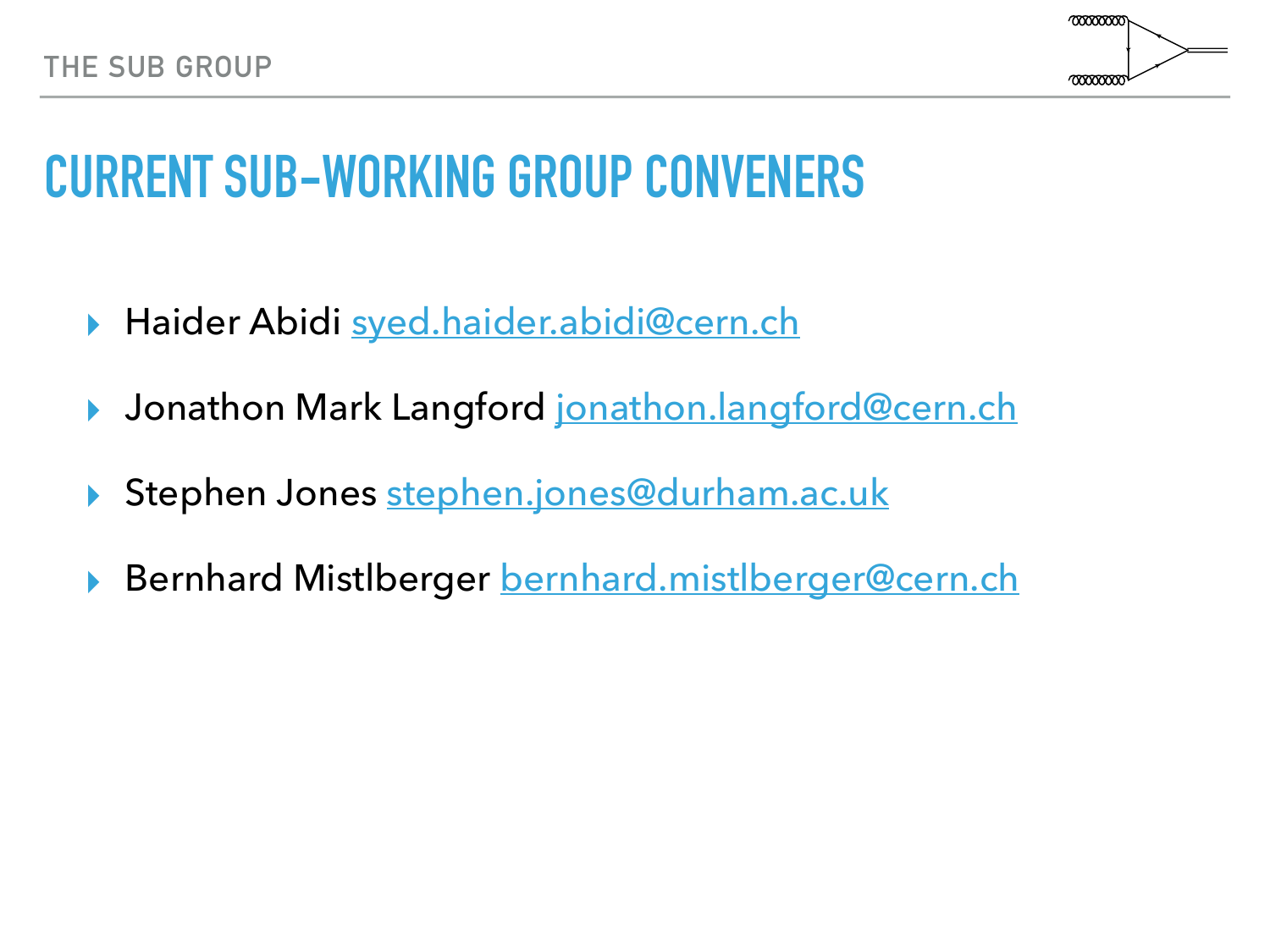

# **THE GLUON FUSION CROSS SECTION IN YR4**

▸ N3LO QCD corrections in the limit  $m_t \rightarrow \infty$ 

▸ NLO effects due to top, bottom and charm mass

▶ LO factorized EWK corrections



#### ▸ PDF4LHC15

▸ 2 different schemes to compute the inclusive cross section



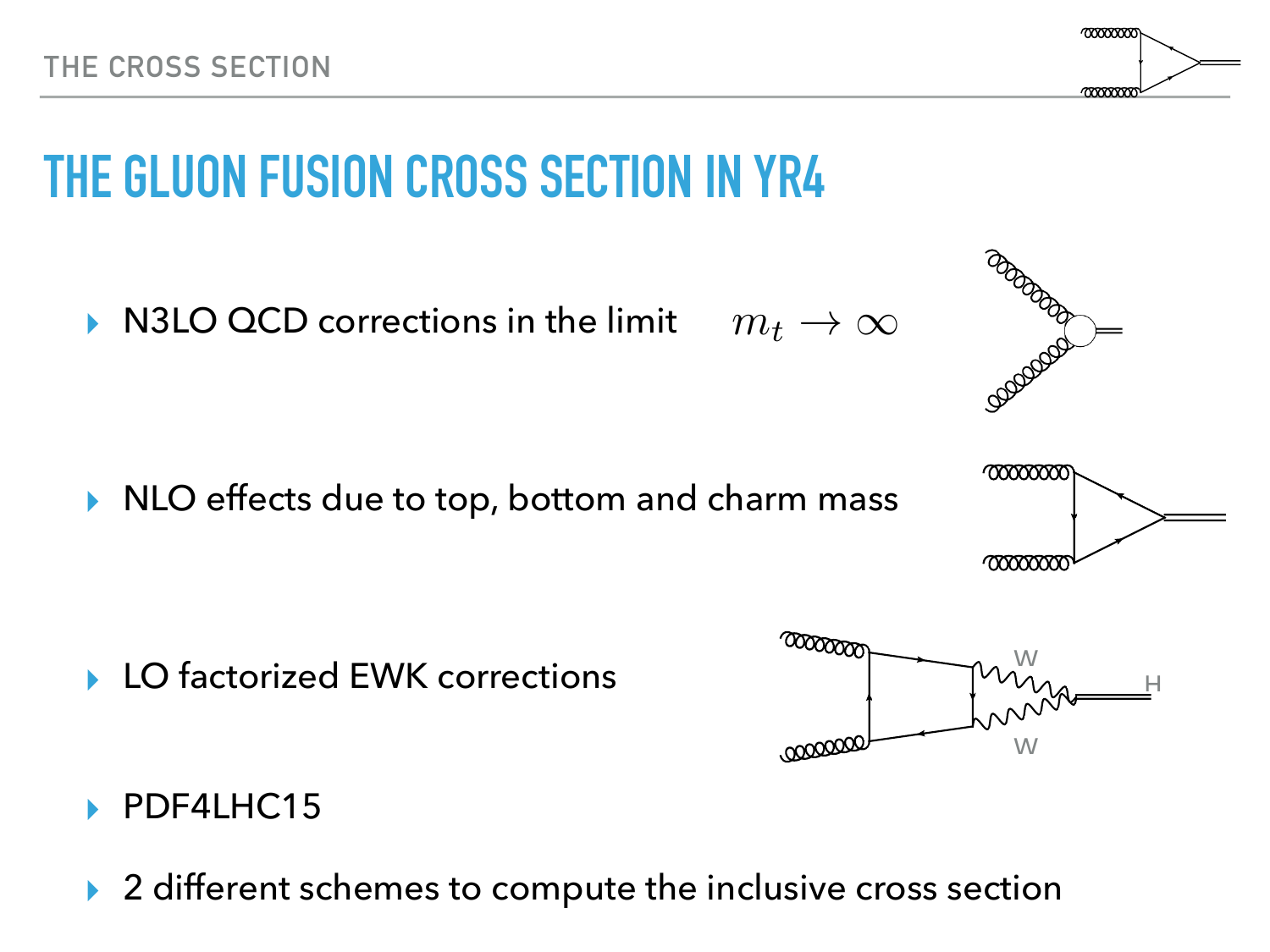

## **INTERPOLATING NUMBERS TO 13.6 TEV**

$$
\sigma(E) = a * E + b = 0.4\sigma(13) + 0.6\sigma(14)
$$

- Interpolation works well.
- Uncertainties are extremely similar between 13 TeV and 14 TeV - also interpolate those.

▸ **However: We are planing many updates - wait for it!**

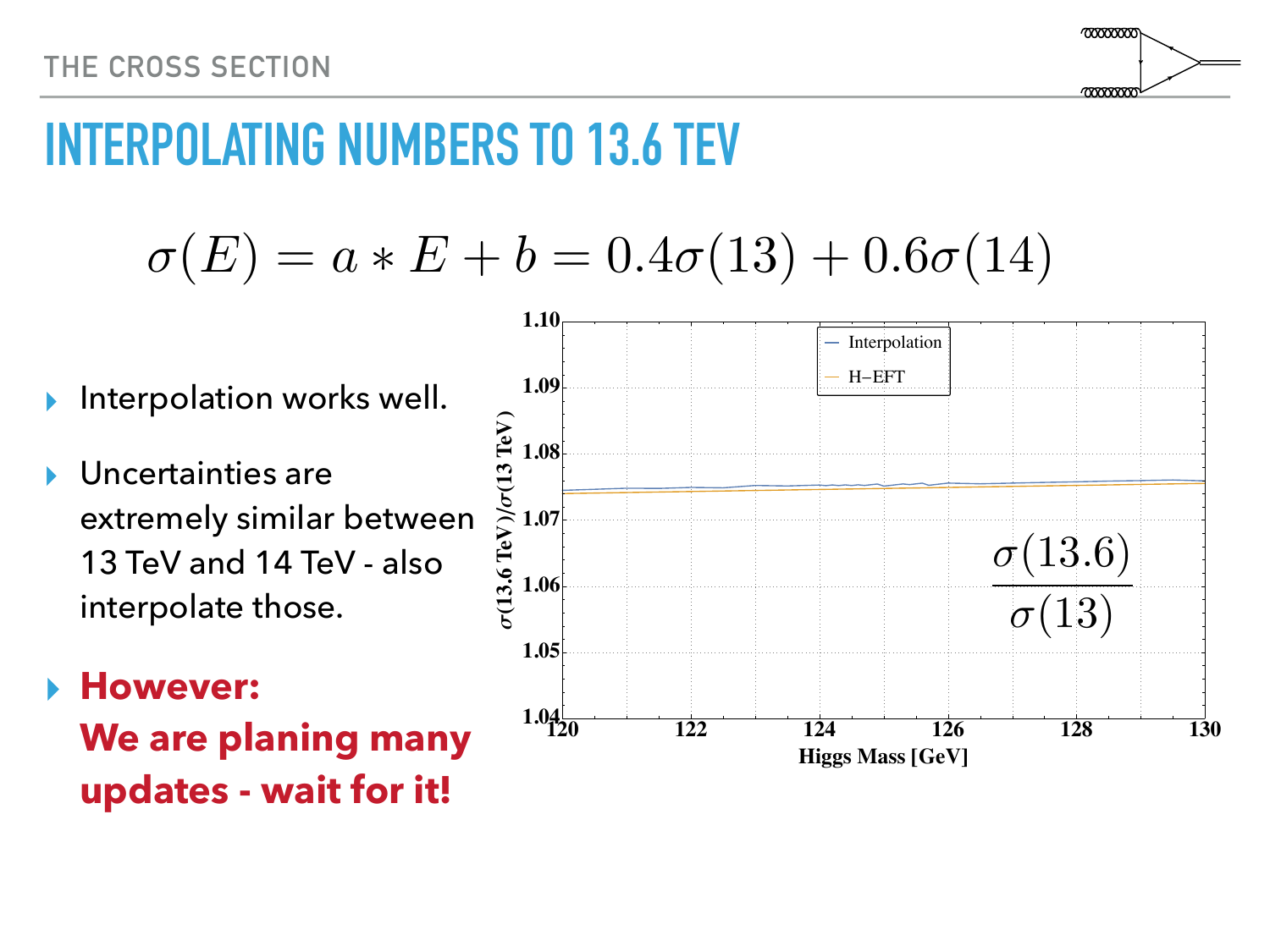

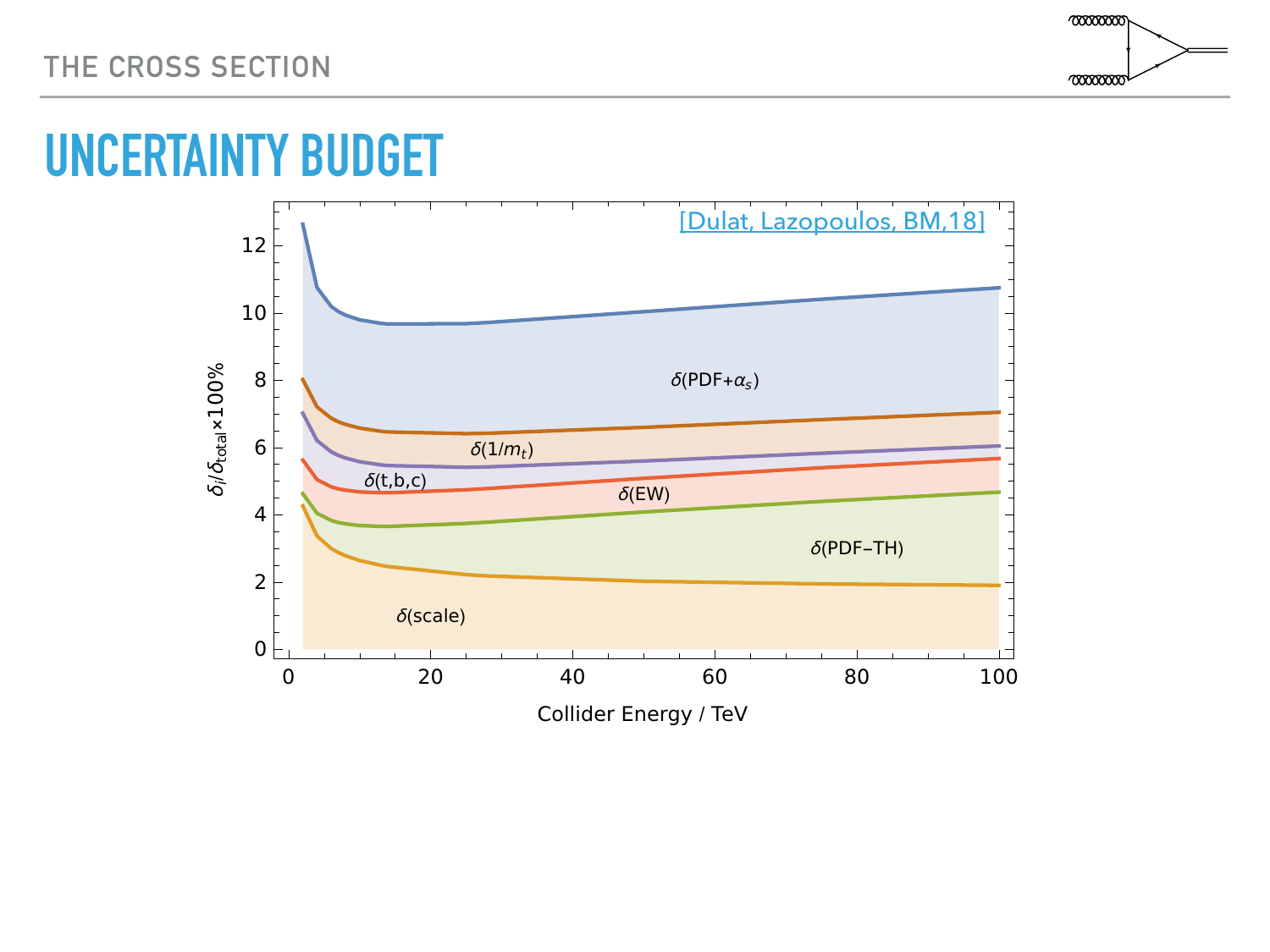



Comparison studies on the cross section will be necessary!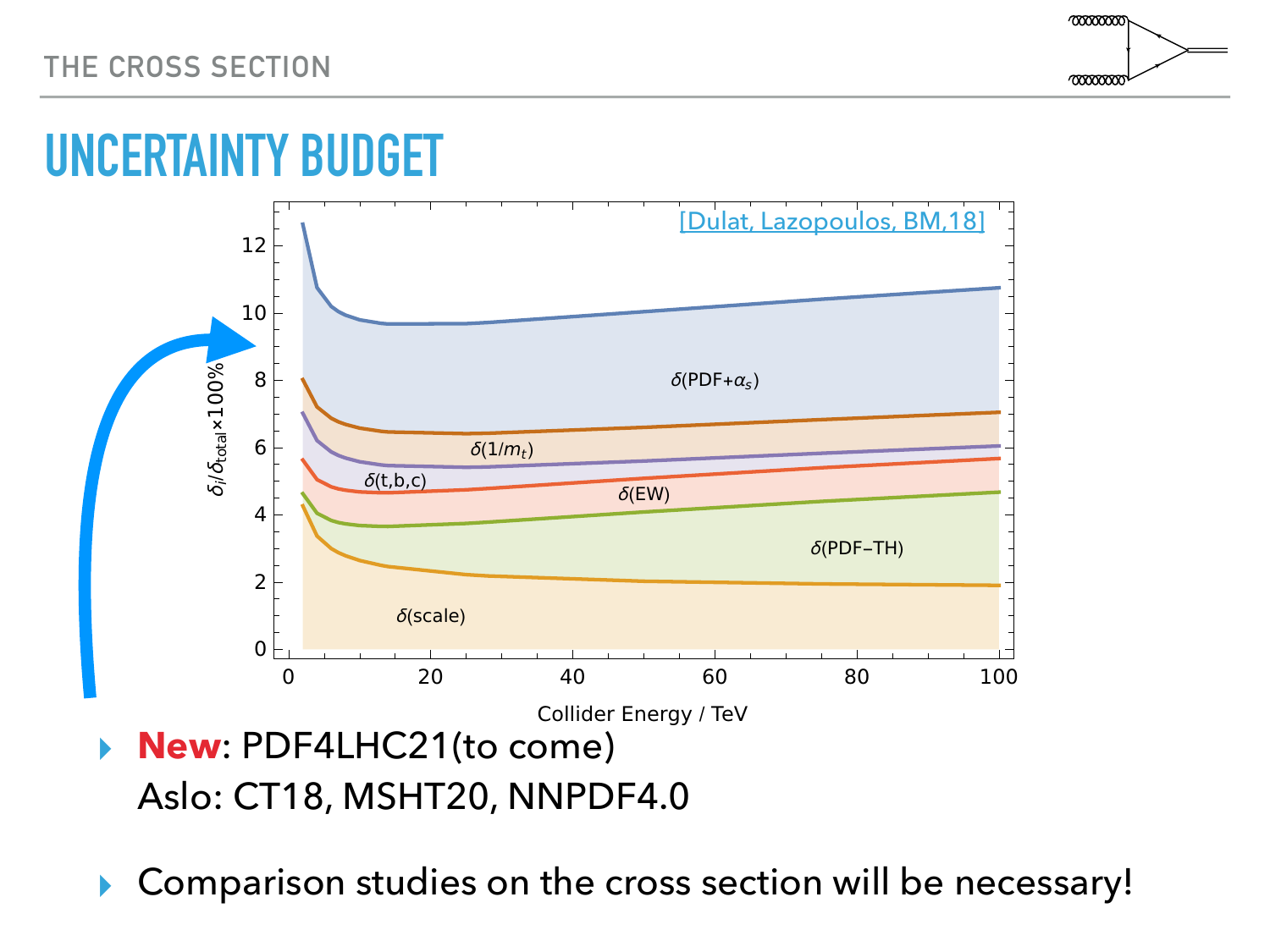



[\[Czakon, Harlander, Klappert, Niggetiedt; 2105.04436\]](https://arxiv.org/pdf/2105.04436.pdf)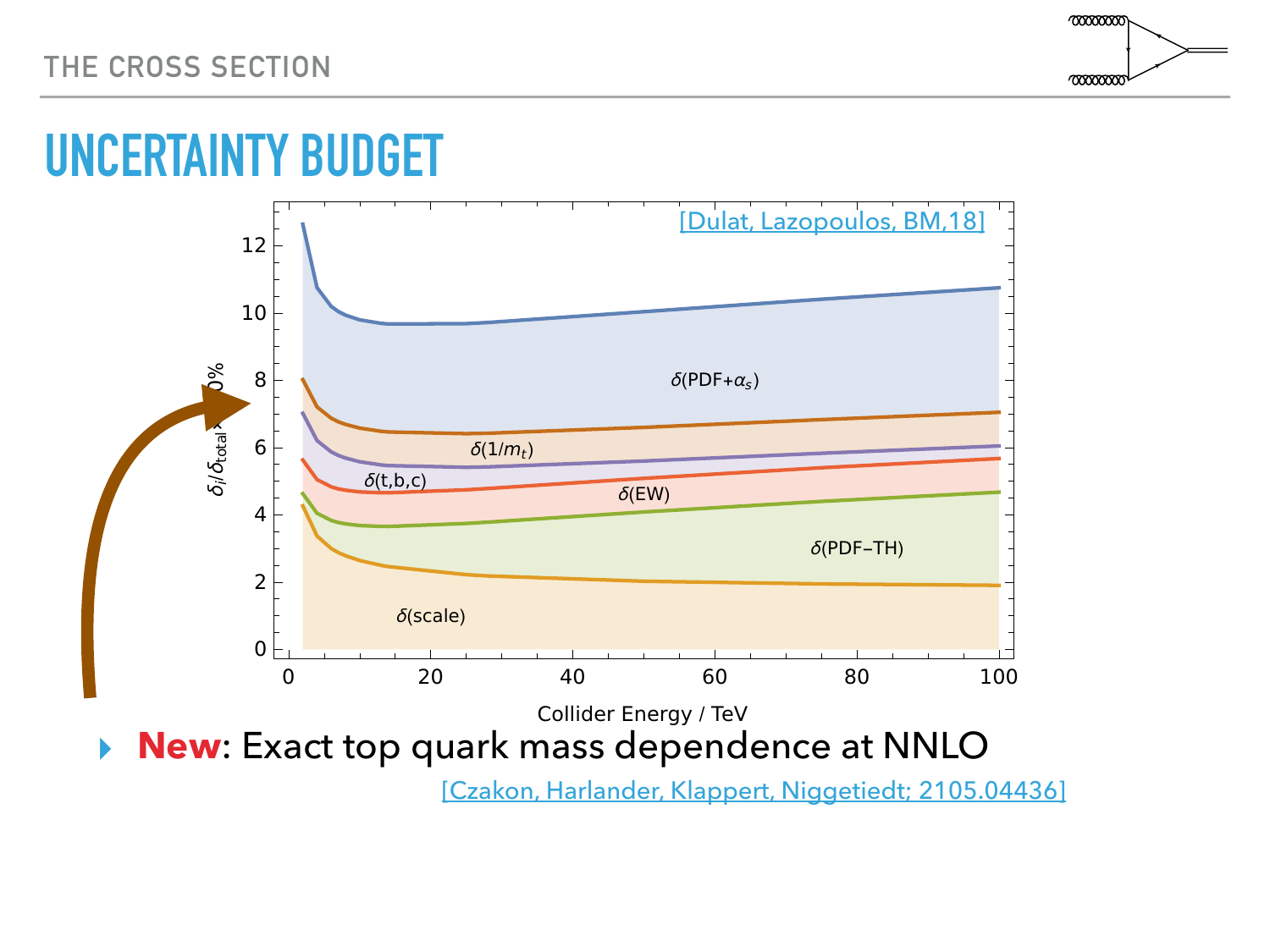



[\[Becchetti,Bonciani.DelDuca,Hirschi,Moriello,Schweitzer, 2010.09451\]](https://arxiv.org/pdf/2010.09451.pdf)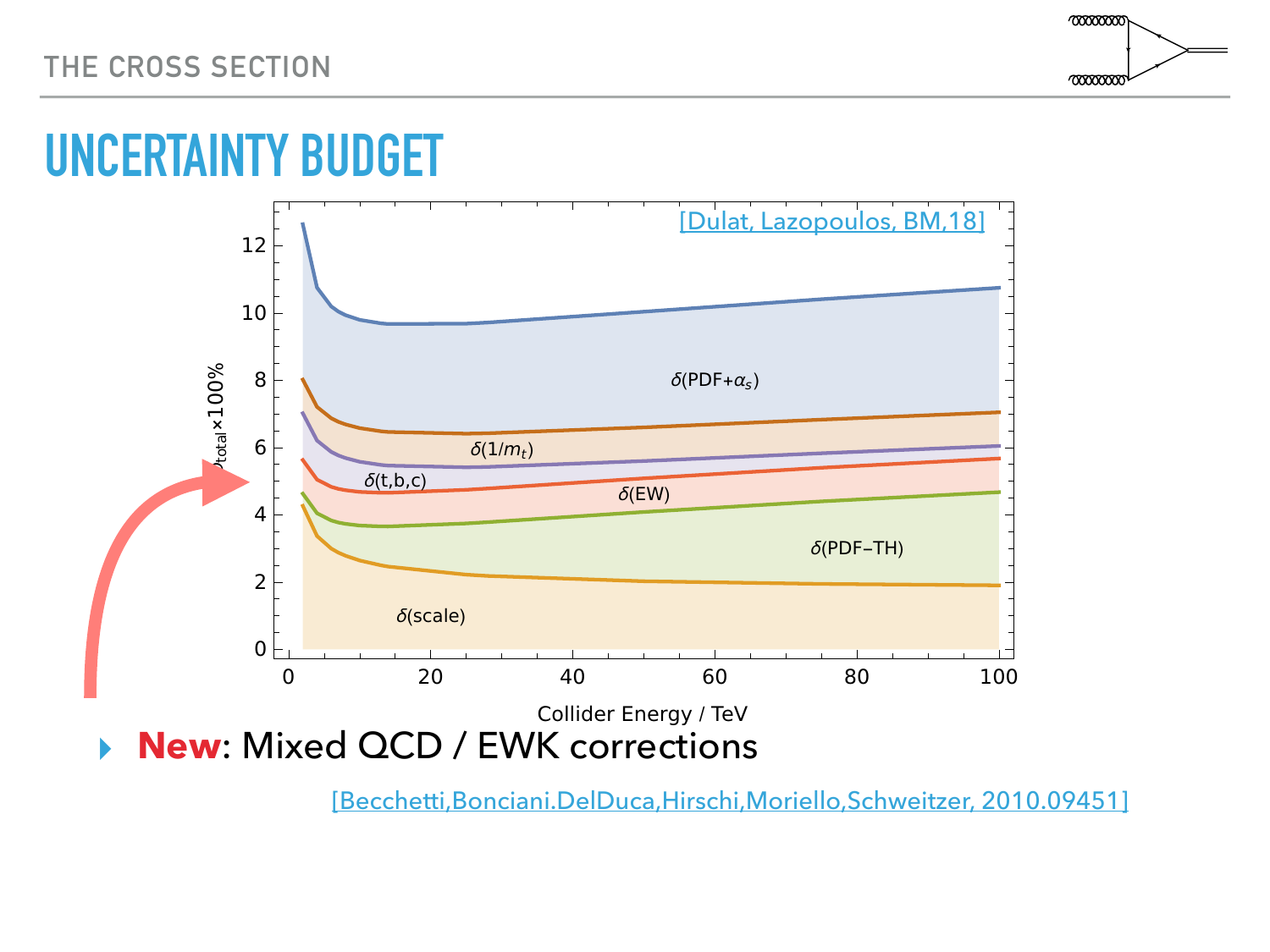

### **PLANNED UPDATES**

- ▸ Use PDF4LHC21 and study individual new PDF sets.
- ▸ Include exact top quark mass dependence at NNLO
- Include mixed QCD / electroweak effects due to light quarks
- Produce predictions for 13.6 TeV on top of previous CoM energies.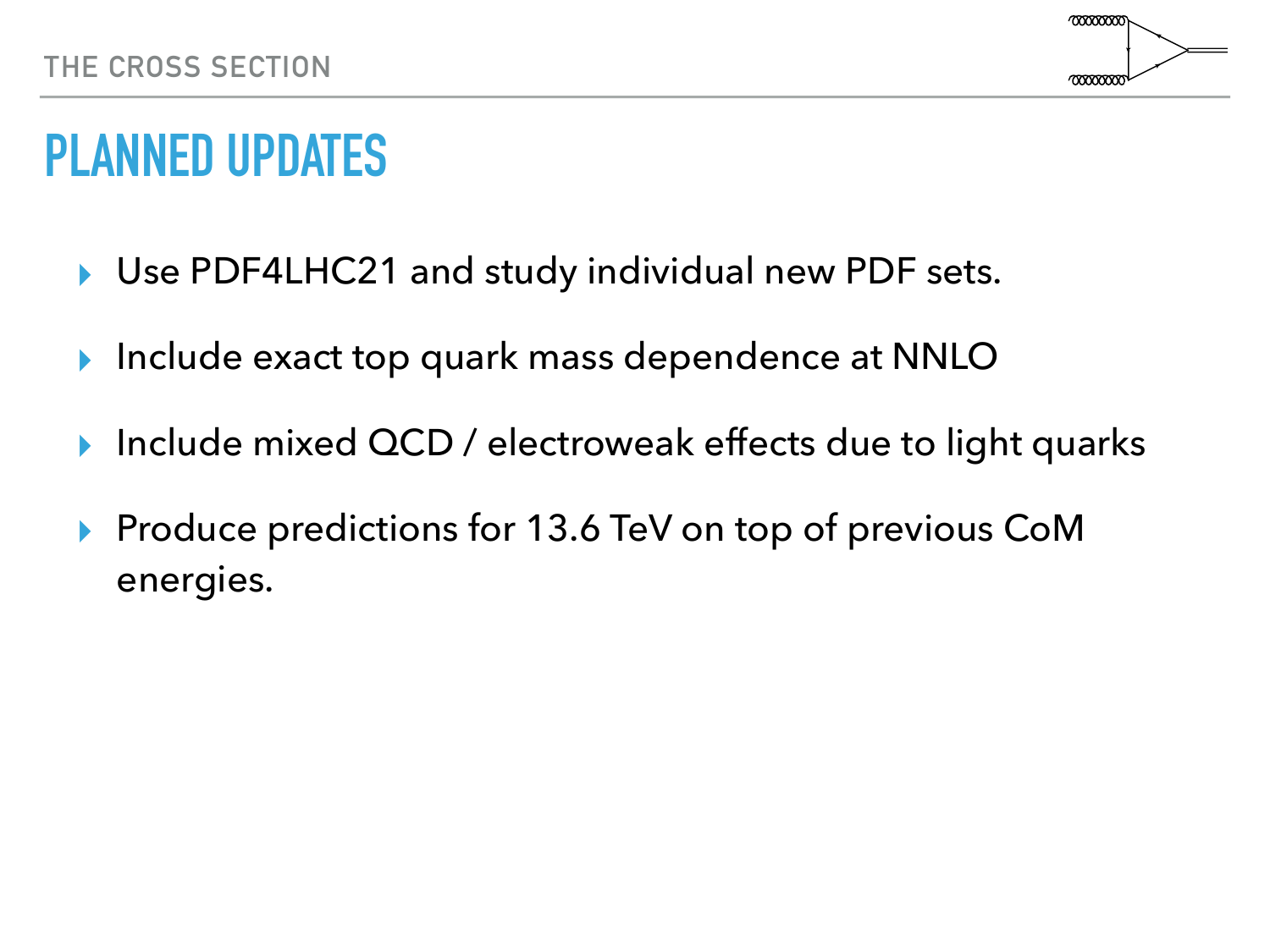

#### **UPDATE OF THE PUBLIC NOTE <https://arxiv.org/pdf/2005.07762.pdf>**

## **THE HIGGS BOSON PT AT**  $p_T > 400 \text{GeV}$

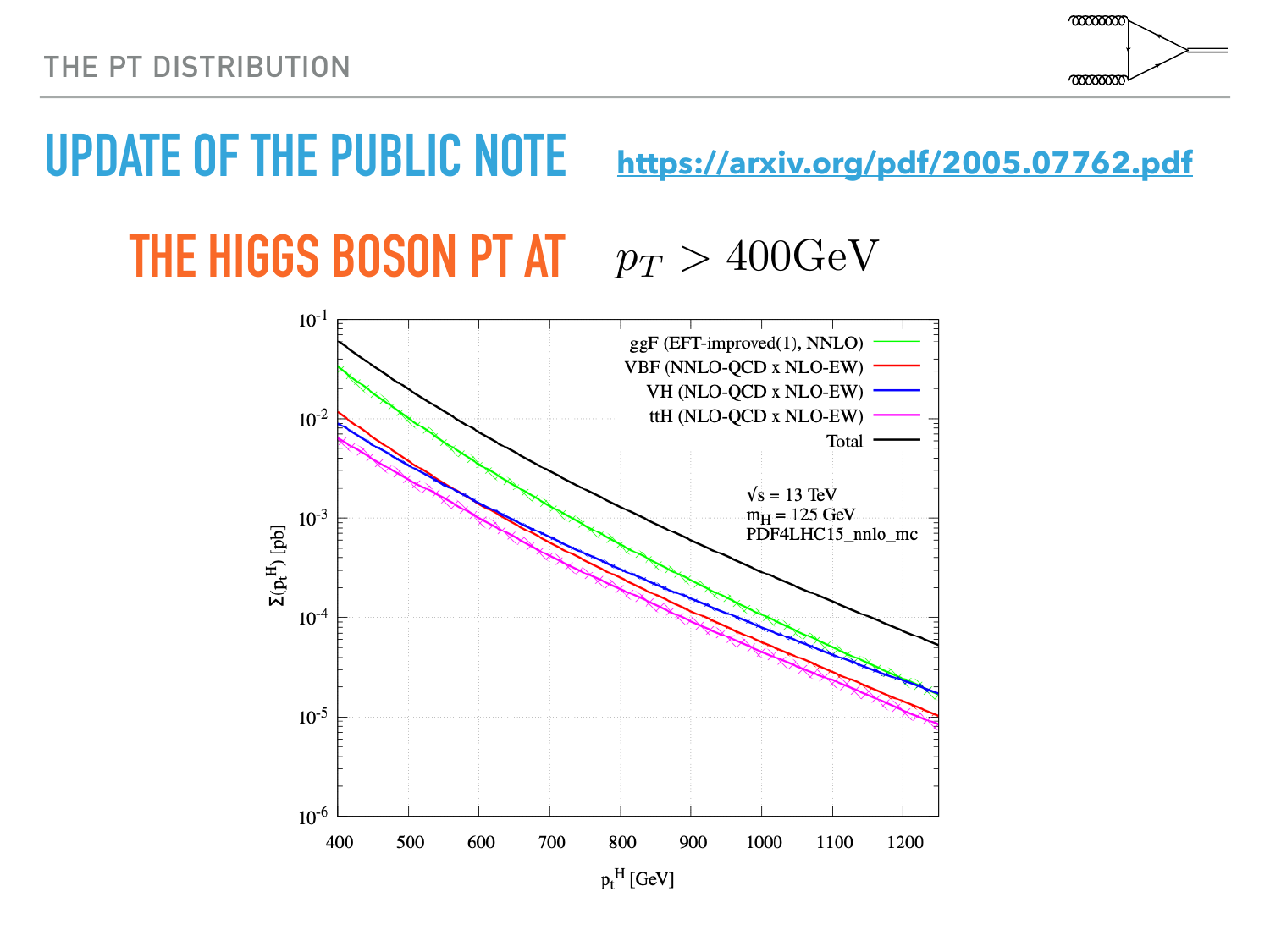

#### **UPDATE OF THE PUBLIC NOTE <https://arxiv.org/pdf/2005.07762.pdf> THE HIGGS BOSON PT AT**  $p_T > 400 \text{GeV}$

- Use PDF4LHC21 and study individual new PDF sets.
- ▸ Extend range of pT from [400,800] GeV-> [400,1250] GeV
- Derive predictions for LHC @ 13.6 TeV
- Study top quark mass scheme uncertainty at NLO
- Include mixed QCD / electroweak corrections for ggF
- ▸ Include more guidance for PS and extend to H+JJ
- ▸ Study impact of non-factorizable corrections in VBF
- ▸ … **your input here!**